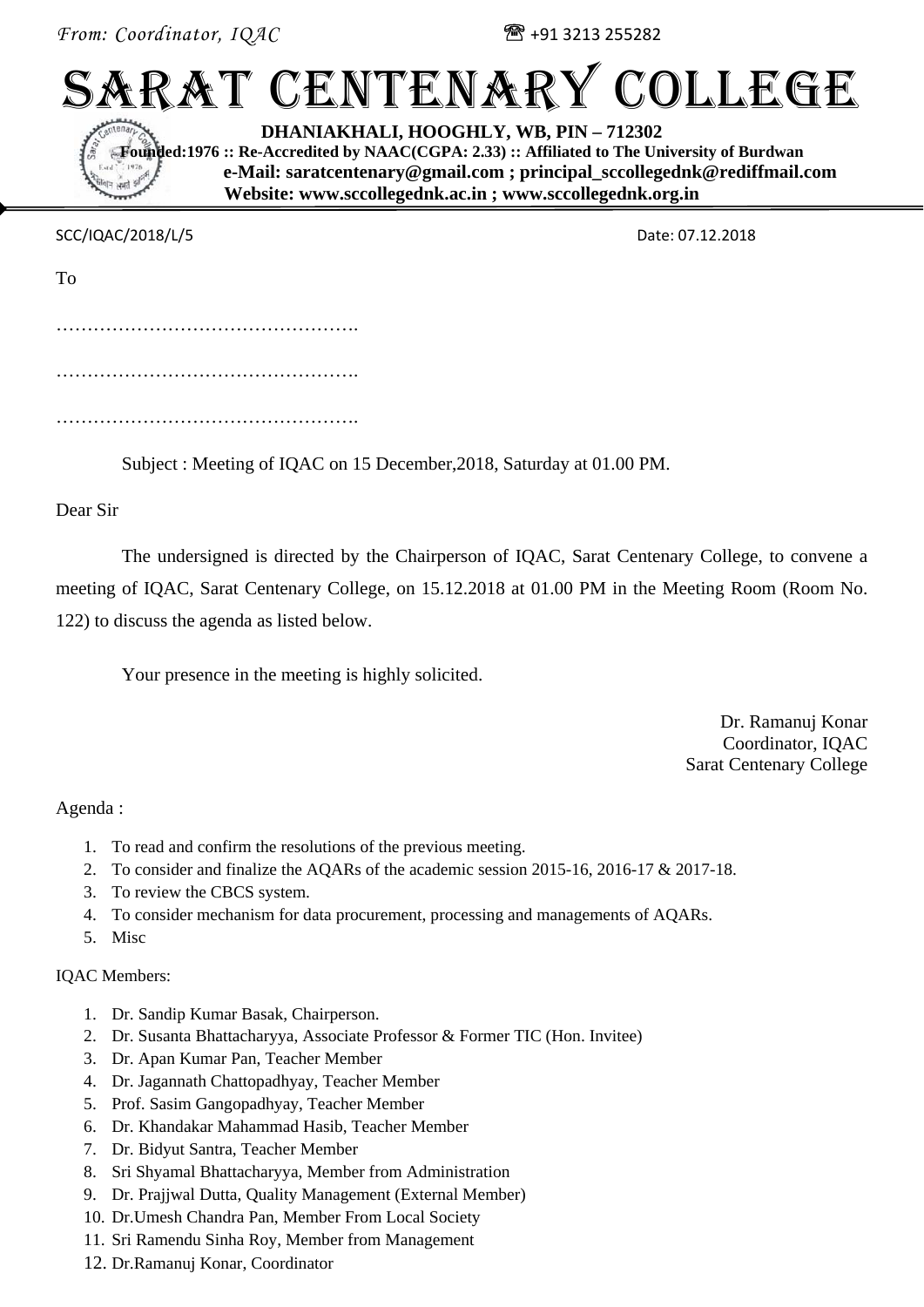## **IQAC Meeting on 15.12.2018 [ Ref. SCC/IQAC/2018/L/5 dated 07.12.2018]**

#### **Members Present:**

- **1.** Dr.Sandip Kumar Basak, Chairperson
- 2. Dr.Susanta Bhattacharyya, Associate Professor & Former TIC (Hon. Invitee)
- 3. Dr. Apan Kumar Pan, Teacher Member
- 4. Dr. Jagannath Chattopadhyay, Teacher Member
- 5. Prof. Sasim Gangopadhyay, Teacher Member
- 6. Dr.Khandakar Mahammad Hasib, Teacher Member
- 7. Dr.Bidyut Santra, Teacher Member
- 8. Sri Shyamal Bhattacharyya, Member from Administration
- 9. Dr.Umesh Chandra Pan, Member From Local Society
- 10. Dr.Ramanuj Konar, Coordinator

#### **Minutes of the meeting:**

Principal takes the chair and conducts the meeting.

Agenda : 1. To read and confirm the resolutions of the previous meeting.

Resolution(s) Adopted : The resolution(s) of IQAC meeting held on 26.03.2018 are placed and confirmed.

Agenda : 2. To consider and finalize the AQARs of the academic session 2015-16, 2016-17 & 2017-18.

Resolution(s) Adopted : The AQARs of the academic session 2015-16, 2016-17 & 2017-18 is to be submitted before 31.12.2018. It is reported in the meeting that preparation for all the AQARs mentioned above were almost complete except a few minor last minute finalization.

Agenda :3. To review the CBCS system.

Resolution(s) Adopted :It is reported in the meeting that the newly introduced system is posing a great challenge to the students and teachers alike and needs a thorough review for the betterment of the academic career of the students. After threadbare discussion it is resolved that to address the multi-disciplinary approach of the CBCS system interdisciplinary classes will be arranged as far as possible by the respective departments.

Agenda :4. To consider mechanism for data procurement, processing and managements of AQARs.

Resolution(s) Adopted : In continuation of the discussion regarding agenda no. 2, it is resolved that as the processing of collected data, are almost complete, a team headed by the Coordinator of IQAC will look into the process of uploading the AQARs. The team will be comprised of the following members –

- 1. Dr. RamanujKonar, Coordinator IQAC
- 2. Dr. Bidyut Santra
- 3. Dr. Satyabrata Bhattacharya
- 4. Mr. Sayan Roy

#### Agenda :5. Misc

Resolution(s) Adopted : It is reported in the meeting that an educational and science model exhibition will be organised in the College premises. Nearby schools may be approached to send their students with science models and charts. All the departments of the College will take part in the exhibition. After discussion it is resolved that on 12.01.2019 & 13.01.2019 the exhibition will be held. It is further resolved that the Alumni Association will be approached so that an Alumni reunion may be held on 13.01.2019.

As there is no other matter to be discussed the meeting ended with thanks to the chair.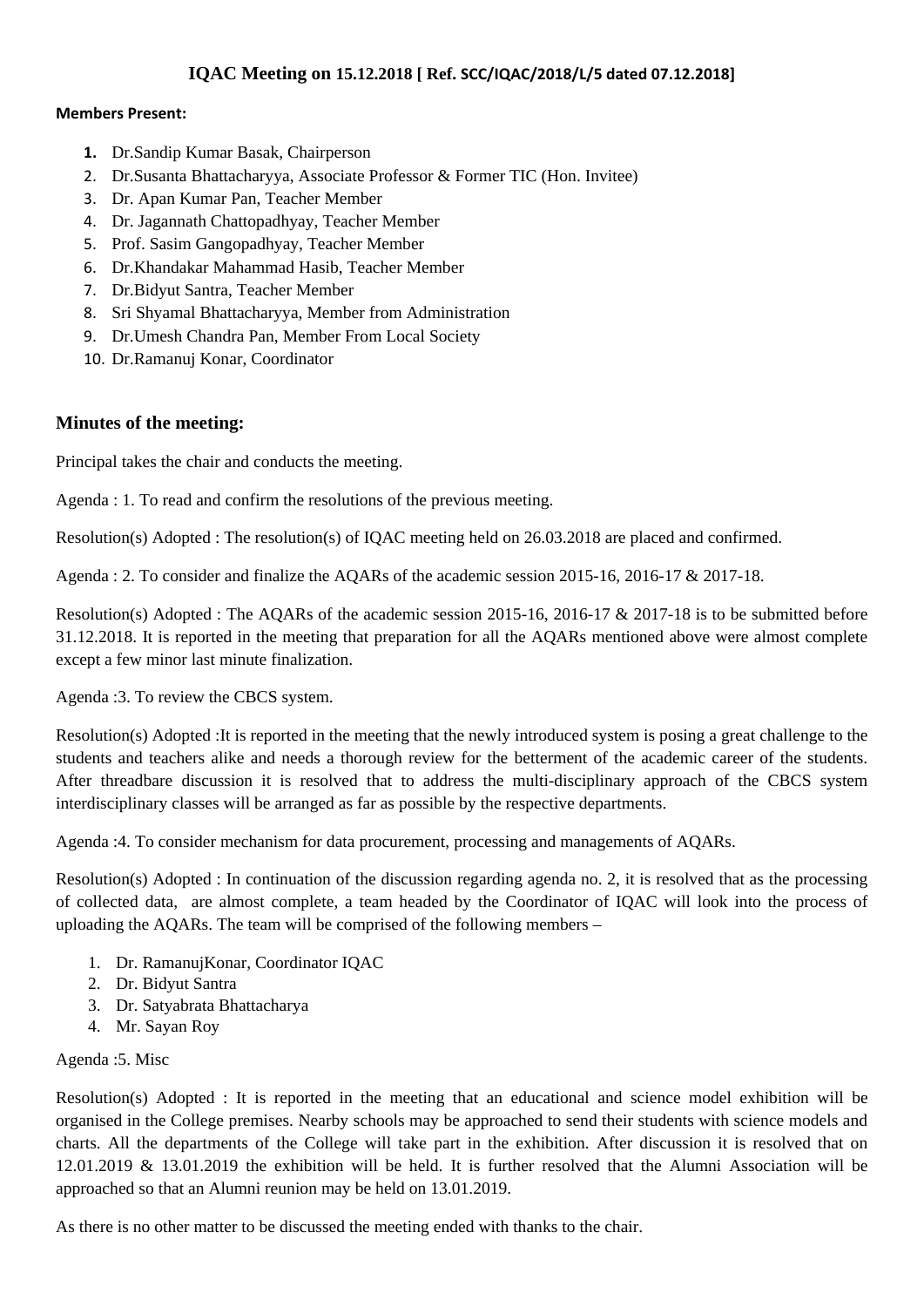#### **Action Taken Report on MEETING DATED 15.12.2018**

Agenda : 1. To read and confirm the resolutions of the previous meeting.

Action Taken: Does not apply

Agenda : 2. To consider and finalize the AQARs of the academic session 2015-16, 2016-17 & 2017-18.

Action Taken:The AQARs were finalized.

Agenda :3. To review the CBCS system.

Action Taken:Interdisciplinary classes were arranged.

Agenda :4. To consider mechanism for data procurement, processing and managements of AQARs.

Action Taken:Committee started functioning and the AQARs were submitted by End of December.

Agenda :5. Misc

Resolution(s) Adopted : It is reported in the meeting that an educational and science model exhibition will be organised in the College premises. Nearby schools may be approached to send their students with science models and charts. All the departments of the College will take part in the exhibition. After discussion it is resolved that on 12.01.2019 & 13.01.2019 the exhibition will be held. It is further resolved that the Alumni Association will be approached so that an Alumni reunion may be held on 13.01.2019.

Action Taken: Exhibition was held. Alumni reunion was held.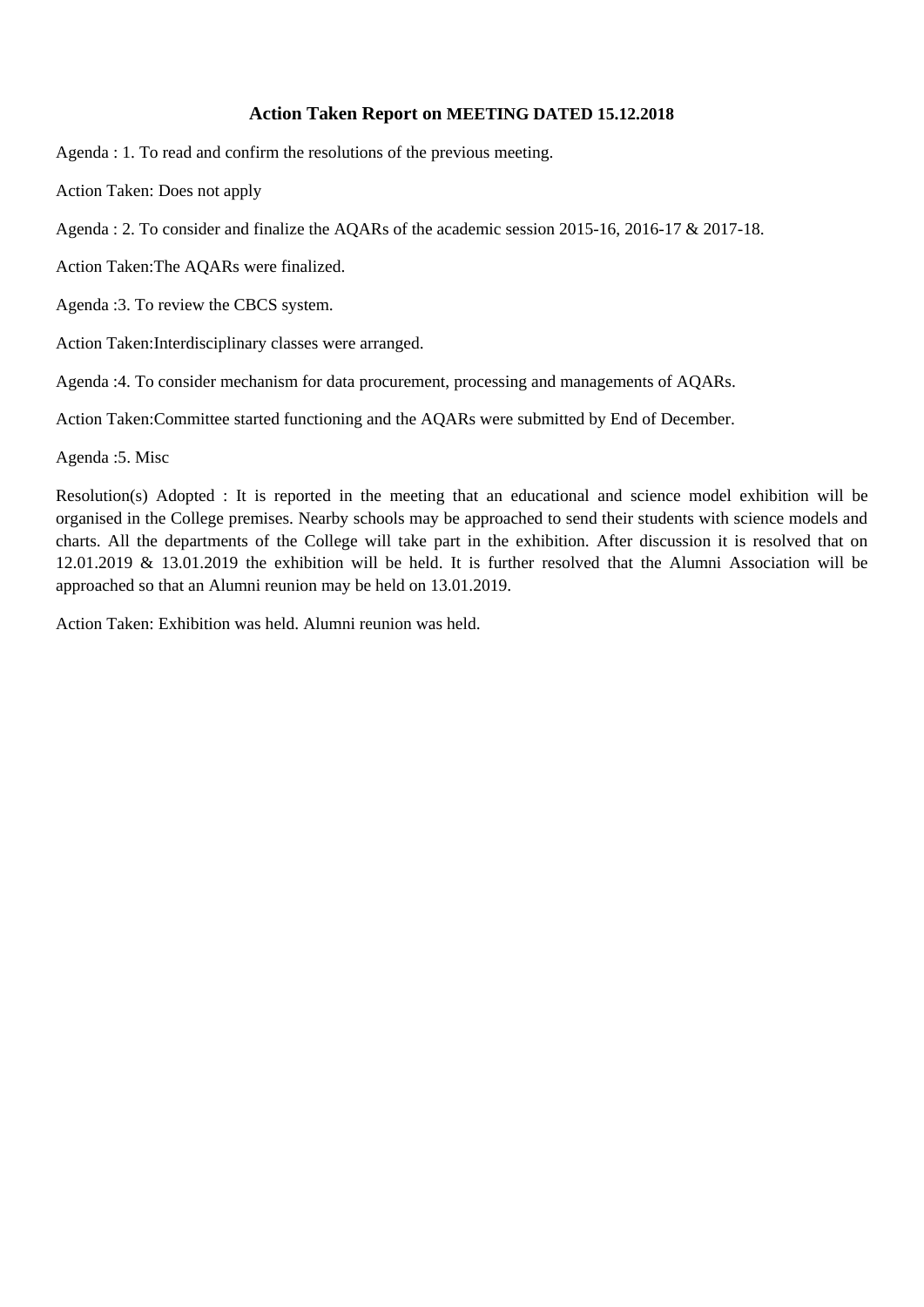*From: Coordinator, IQAC*  $\mathbb{R}$  +91 3213 255282

# SARAT CENTENARY COLLEGE

**DHANIAKHALI, HOOGHLY, WB, PIN – 712302** 

**Founded:1976 :: Re-Accredited by NAAC(CGPA: 2.33) :: Affiliated to The University of Burdwan e-Mail: saratcentenary@gmail.com ; principal\_sccollegednk@rediffmail.com Website: www.sccollegednk.ac.in ; www.sccollegednk.org.in** 

SCC/IQAC/2019/L/1 Date:01.02.2019

| To |  |  |
|----|--|--|
|    |  |  |
|    |  |  |
|    |  |  |

Subject : Meeting of IQAC on 8th February,2019, Friday, at 01.00 PM.

Dear Sir

The undersigned is directed by the Chairperson of IQAC, Sarat Centenary College, to convene a

meeting of IQAC, Sarat Centenary College, on 08.02.2019 at 01.00 PM in the Meeting Room (Room No.

122) to discuss the agenda as listed below.

Your presence in the meeting is highly solicited.

Dr. Ramanuj Konar Coordinator, IQAC Sarat Centenary College

Agenda :

- 1. To read and confirm the resolutions of the previous meeting.
- 2. Observation of National Science Day
- 3. ICT training programme for Teaching and Non-Teaching staff
- 4. Issues related to CBCS curriculum
- 5. Misc

# IQAC Members:

- 1. Dr.Sandip Kumar Basak, Chairperson.
- 2. Dr.Apan Kumar Pan, Teacher Member
- 3. Dr. Jagannath Chattopadhyay, Teacher Member
- 4. Prof. SasimGangopadhyay, Teacher Member
- 5. Dr. Khandakar Mahammad Hasib, Teacher Member
- 6. Dr. Bidyut Santra, Teacher Member
- 7. Sri Shyamal Bhattacharyya, Member from Administration
- 8. Dr. Prajjal Dutta, Quality Management (External Member)
- 9. Dr.Umesh Chandra Pan, Member From Local Society
- 10. Sri RamenduSinha Roy, Member from Management
- 11. Dr. Ramanuj Konar, Coordinator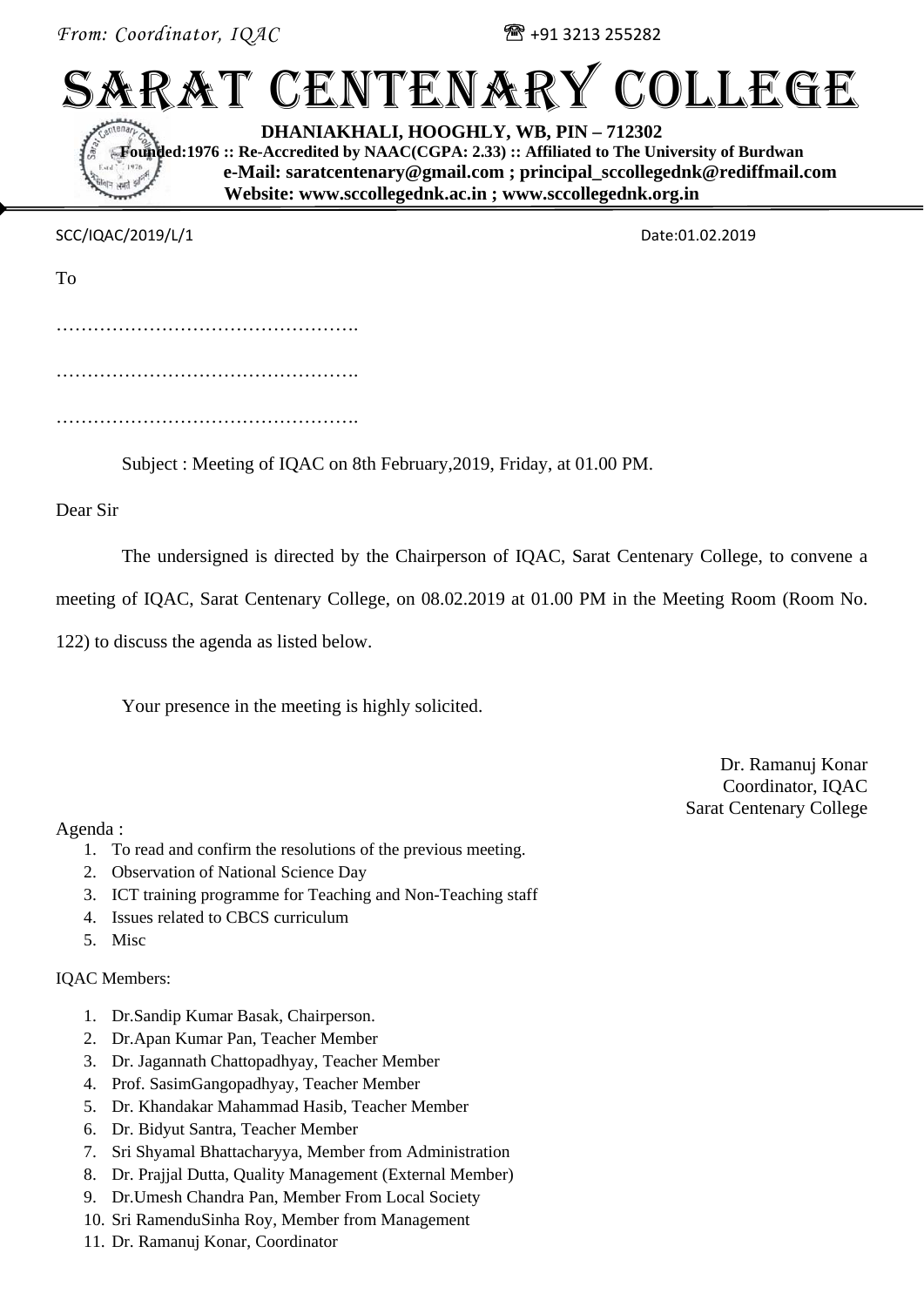### **IQAC Meeting on 08.02.2019 [ Ref. SCC/IQAC/2019/L/1 dated 01.02.2019]**

#### **Members Present:**

- **1.** Dr.Sandip Kumar Basak, Chairperson
- 2. Dr. Apan Kumar Pan, Teacher Member
- 3. Dr. Jagannath Chattopadhyay, Teacher Member
- 4. Prof. Sasim Gangopadhyay, Teacher Member
- 5. Dr. Khandakar Mahammad Hasib, Teacher Member
- 6. Dr. Bidyut Santra, Teacher Member
- 7. Sri Shyamal Bhattacharyya, Member from Administration
- 8. Dr. Prajjal Dutta, Quality Management (External Member)
- 9. Dr. Ramanuj Konar, Coordinator

## **Minutes of the meeting:**

Principal takes the chair and conducts the meeting.

Agenda : 1. To read and confirm the resolutions of the previous meeting.

Resolution(s) Adopted : The resolution(s) of IQAC meeting held on 15.12.2018 are placed and confirmed.

Agenda :2. Observation of National Science Day

Resolution(s) Adopted : It is resolved that the college will observe National Science Day on 28<sup>th</sup> February, 2019 and a one day seminar shall be organised on this day. Botany Department and NSS Units of the college will organise the event with support from all quarters related.

Agenda :3. ICT training programme for Teaching and Non-Teaching staff.

Resolution(s) Adopted : It is resolved that ICT training on PPT for all teachers and LATEX for scientific writing meant for Science teachers will be imparted. Along with ICT training on office management will be provided to the Non-Teaching staff. Dr.Bidyut Santra, Dr. Satyabrata Bhattacharya, Mr. Shyamal Bhattacharya (Accountant) & Mr. Barun Nandy will conduct the training programme. All faculty members and Non-teaching staff will be requested to adopt ICT training in view of the challenge posed by the CBCS system.

Agenda :4. Issues related to CBCS curriculum

Resolution(s) Adopted: It is discussed that office as well as teaching staff face several questions from the students regarding CBCS curriculum as it is newly introduced. To answer those questions properly a discussion session should be organised so that all staff may got aware about the rules/ regulations/ options. It is decided that a discussion/internal training session shall be organised in this regard.

Agenda :5. Misc.

Resolution(s) Adopted : It is reported that the two day educational and science model exhibition held on 12.01.2019 & 13.01.2019 along with alumni reunion 13.01.2019, was a grand success on the part of the College. Different neighbouring schools and all the departments of the College whole heartedly participated in the event. It is resolved that such event may be repeated in the coming years.

As there is no other matter to be discussed the meeting ended with thanks to the chair.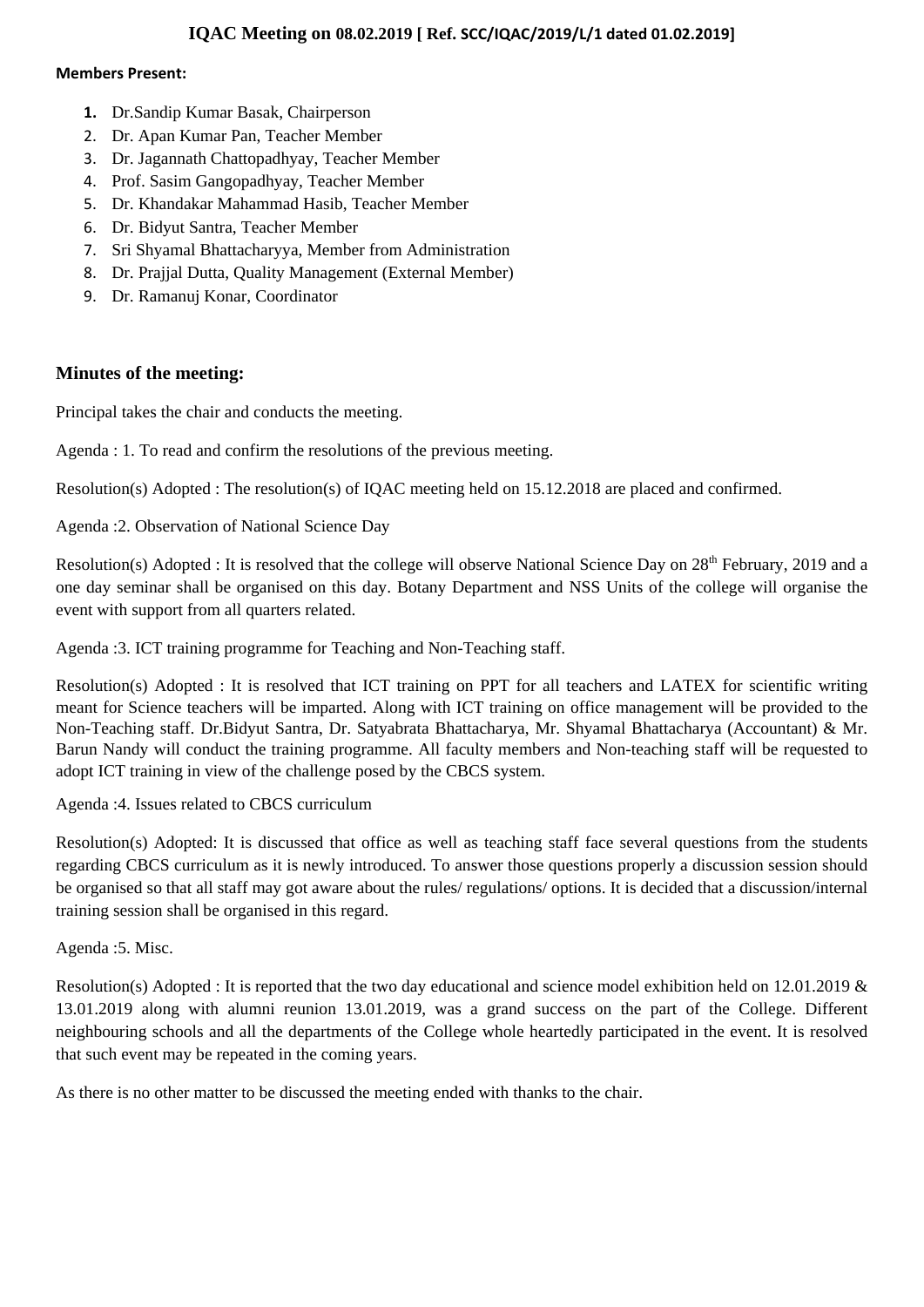Agenda : 1. To read and confirm the resolutions of the previous meeting.

Action Taken: Does not apply

Agenda :2. Observation of National Science Day

Action Taken: The event was organized successfully. Dr Sampa Das (FNA), Eminent Scientist, Division of Plant Biology, Bose Institute delivered the Keynote address entitled 'Today's Plant Biotechnology Research in India for a Better Tomorrow'. Dr Debkanta Mondal, Assistant Director of Agriculture (Farm), Dhaniakhali delivered lecture on "Water Conservation". A health check up camp was also organised on that day.

Agenda :3. ICT training programme for Teaching and Non-Teaching staff.

Action Taken: Training Programme was organised.

Agenda :4. Issues related to CBCS curriculum

Action Taken: A discussion/ internal training programme was organised on 12.03.2019 to explore the Rules/regulations/ options under CBCS Curriculam. Academic Council Convenor & IQAC Coordinator briefly described the structure and addressed the questions asked by the staff.

Agenda ;5. Misc.

Resolution(s) Adopted : It is reported that the two day educational and science model exhibition held on 12.01.2019 & 13.01.2019 along with alumni reunion 13.01.2019, was a grand success on the part of the College. Different neighbouring schools and all the departments of the College whole heartedly participated in the event. It is resolved that such event may be repeated in the coming years.

Action Taken: IQAC encouraged science departments to take initiative to organize Science Popularization programme availing scheme of DSTBT, Govt of West Bengal in this regard and distributed the corresponding guideline.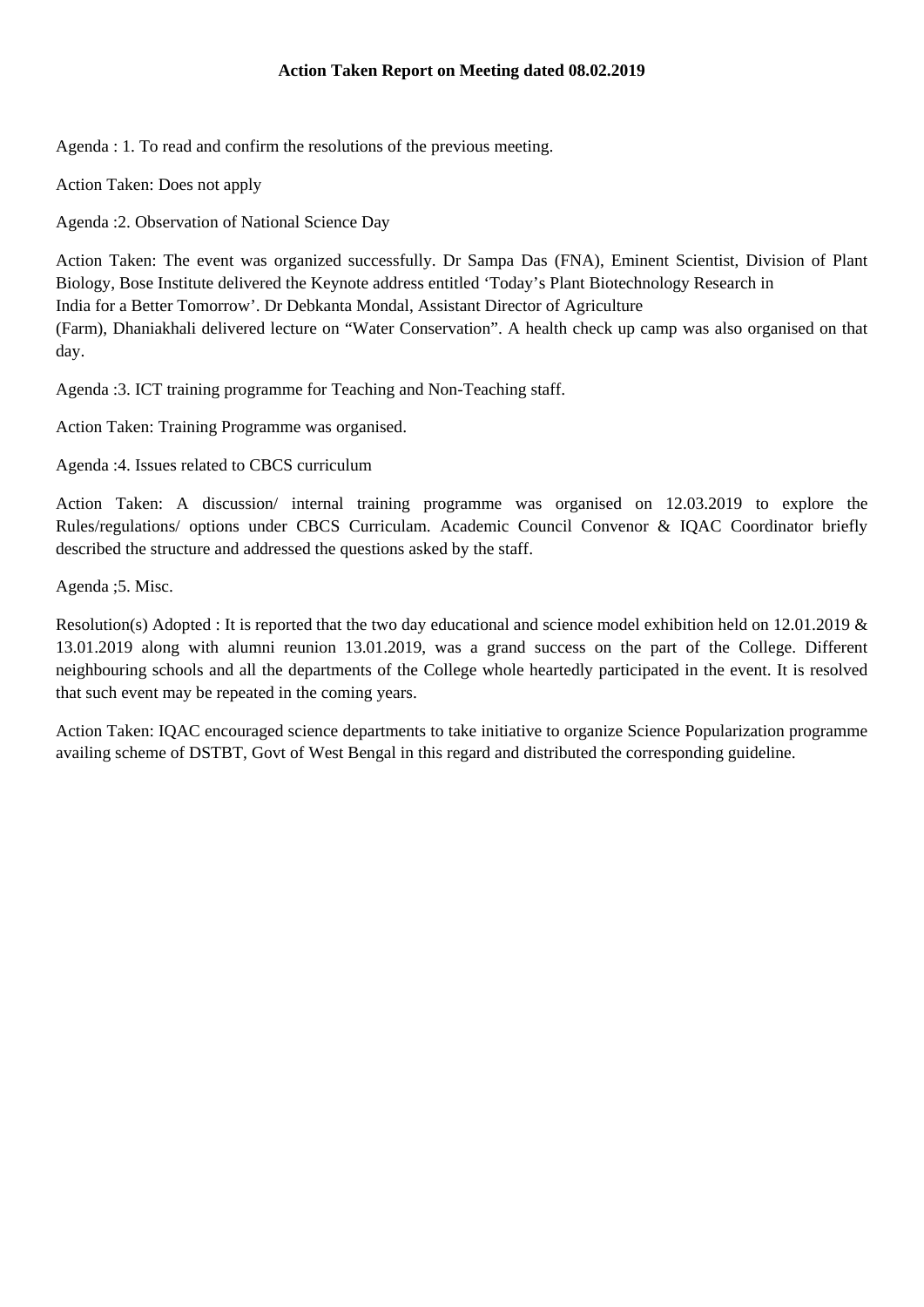*From: Coordinator,*  $IQAC$  $\mathbb{R}$ +91 3213 255282

# SARAT CENTENARY COLLEGE

**DHANIAKHALI, HOOGHLY, WB, PIN – 712302**

**Founded:1976 :: Re-Accredited by NAAC(CGPA: 2.33) :: Affiliated to The University of Burdwan e-Mail: saratcentenary@gmail.com ; principal\_sccollegednk@rediffmail.com Website: www.sccollegednk.ac.in ; www.sccollegednk.org.in**

SCC/IQAC/2019/L/2 Date: 10.06.2019

| To |  |  |
|----|--|--|
|    |  |  |
|    |  |  |
|    |  |  |
|    |  |  |

Subject : Meeting of IQAC on 18 June, 2019, Tuesday, at 01.00 PM.

Dear Sir

The undersigned is directed by the Chairperson of IQAC, Sarat Centenary College, to convene a meeting of IQAC, Sarat Centenary College, on 18.06.2019 at 01.00 PM in the Meeting Room (Room No. 122) to discuss the agenda as listed below.

Your presence in the meeting is highly solicited.

Dr. Ramanuj Konar Coordinator, IQAC Sarat Centenary College

Agenda :

- 1. To read and confirm the resolutions of the previous meeting.
- 2. Review of Teaching learning process under CBCS
- 3. Internal Academic Audit
- 4. Programme of social and emotional values
- 5. Interdepartmental Quiz programme
- 6. Misc

IQAC Members:

- 1. Dr.Sandip Kumar Basak, Chairperson.
- 2. Dr.Apan Kumar Pan, Teacher Member
- 3. Dr. Jagannath Chattopadhyay, Teacher Member
- 4. Prof. SasimGangopadhyay, Teacher Member
- 5. Dr.KhandakarMahammadHasib, Teacher Member
- 6. Dr.BidyutSantra, Teacher Member
- 7. Sri Shyamal Bhattacharyya, Member from Administration
- 8. Dr.PrajjwalDutta, Quality Management (External Member)
- 9. Dr.Umesh Chandra Pan, Member From Local Society
- 10. Sri Ramendu Sinha Roy, Member from Management
- 11. Dr.RamanujKonar, Coordinator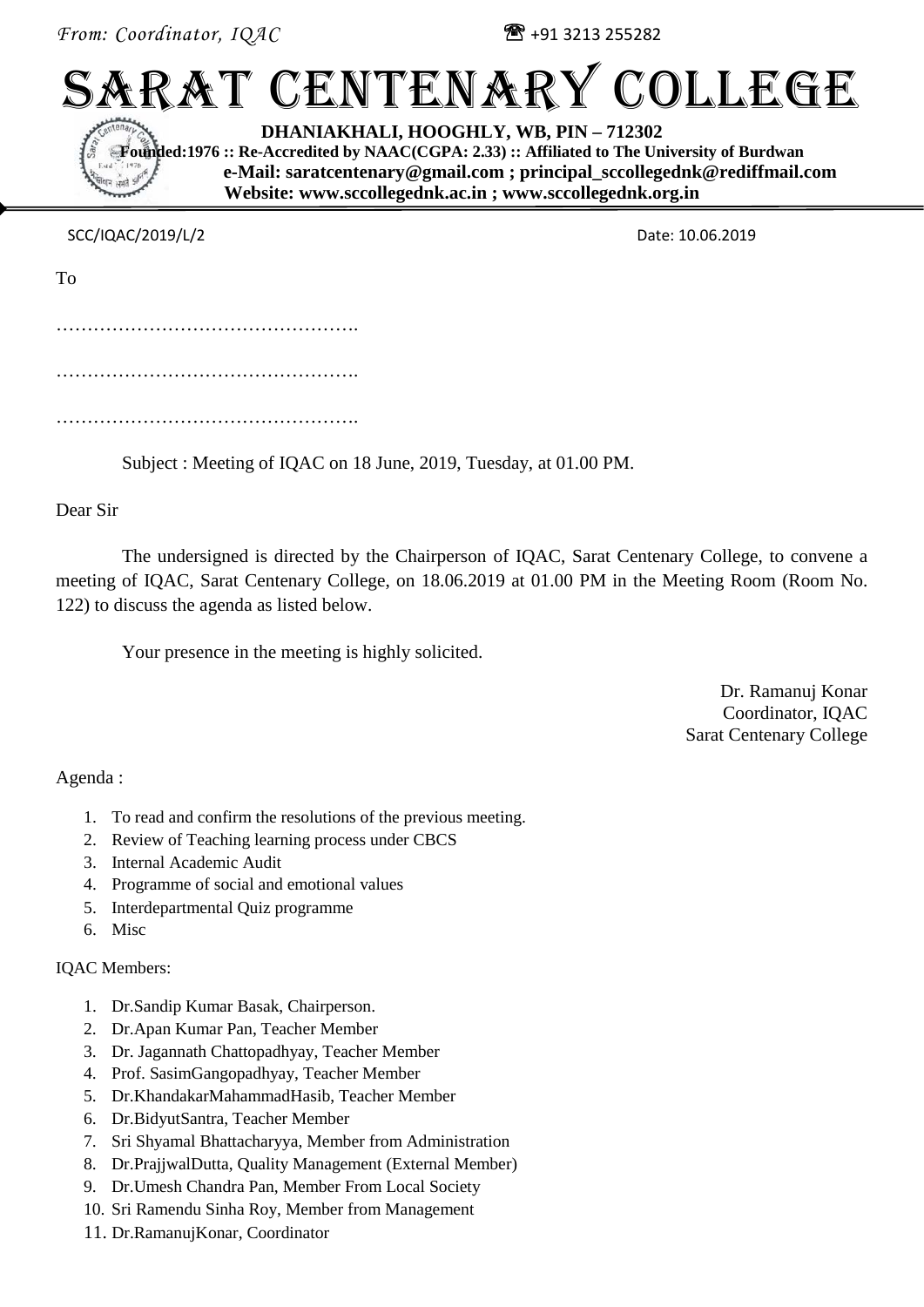### **IQAC Meeting on 18.06.2019 [ Ref. SCC/IQAC/2019/L/2 dated 10.06.2019]**

#### **Members Present:**

- **1.** Dr.Sandip Kumar Basak, Chairperson
- 2. Dr. Apan Kumar Pan, Teacher Member
- 3. Dr. Jagannath Chattopadhyay, Teacher Member
- 4. Prof. Sasim Gangopadhyay, Teacher Member
- 5. Dr.Khandakar Mahammad Hasib, Teacher Member
- 6. Dr.Bidyut Santra, Teacher Member
- 7. Sri Shyamal Bhattacharyya, Member from Administration
- 8. Dr.Ramanuj Konar, Coordinator

## **Minutes of the meeting:**

Principal takes the chair and conducts the meeting.

Agenda : 1. To read and confirm the resolutions of the previous meeting.

Resolution(s) Adopted : The resolution(s) of IQAC meeting held on 08.02.2019 are placed and confirmed.

Agenda :2. Review of Teaching learning process under CBCS.

Resolution(s) Adopted :To cope with the new situation arised after the introduction of CBCS system the following resolutions are adopted:

- 1. Interdisciplinary Lecturers will be given by different faculty members to inculcate interdisciplinary inquisitiveness among all the faculty members.
- 2. Interdisciplinary classes will be held to provide honours students with more information.
- 3. Accordingly internal faculty exchange programme will be implemented.
- 4. Soft kill development programme will be organised for the maximum benefit of the students.

Agenda :3. Internal Academic Audit

Resolution(s) Adopted : All department will be requested to submit a report on their academic progress at the end of each semester in a prescribe format which will be prepared by the IQAC.

Agenda: 4. Programme of social and emotional values.

Resolution(s) Adopted: It is resolved that each department will arrange to hold talk and addressing social and emotional values for the students. At least one in each semester is prescribed.

Agenda: 5. Interdepartmental Quiz programme.

Resolution(s) Adopted: It is further resolved that to make the academic atmosphere of the College more healthy and inculcate deep interest in academic subjects, interdepartmental quiz programme may be organized by the faculties.

Agenda: 6. Misc.

Resolution(s) Adopted: It is discussed that the college needs to organise national / international seminar in the next academic session. A meeting in this regard shall be held with all departments.

As there is no other matter to be discussed, the meeting ended with thanks to the chair.